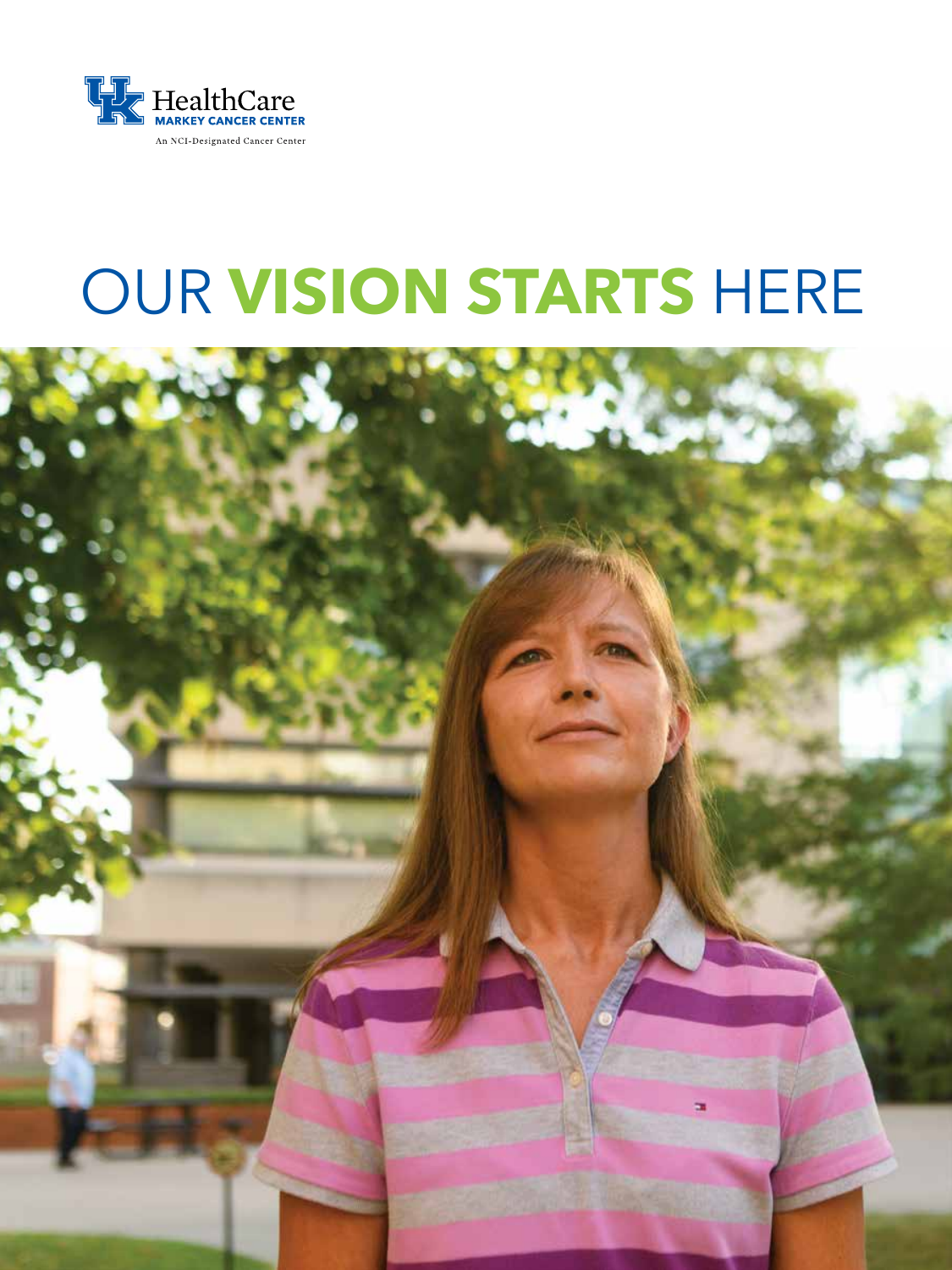# KENTUCKY IS A PLACE THAT **KNOWS** WHAT **WINNING** FEELS LIKE

Banners hang from rafters and trophies gleam in glass cases in Lexington, in Georgetown, in Louisville, in Bowling Green, and in other communities around the Commonwealth.

Blankets of roses, black-eyed susans, and white carnations have been draped over the backs of countless Kentucky-bred horses.

Silver and gold medals are proudly displayed at distilleries.

# **However, we are not winning at cancer.**

Kentucky has the highest rate of cancer incidence in the U.S. – 16 percent more than the national average. Kentuckians are also dying of cancer more often than their neighbors – 23 percent higher than the national average.

#### FRONT COVER:

Tollesboro resident Jenn Highfield was diagnosed with colon cancer at just 38 years old. When all treatments failed to stop its spread, Jenn became the first person in the U.S. to receive an experimental treatment through the Markey Cancer Center's Precision Medicine Clinic. Her miraculous remission gave her time – time to see her son graduate from high school and time to enjoy the empty-nester life with her husband.

"Our goal is to have more of these types of treatments right here at Markey," says Dr. John Villano, Jenn's physician. "It saves our patients from spending valuable time and resources to travel out of state for care."



#### **KENTUCKY'S CANCER BURDEN**

| <b>Cancer Type</b>             | <b>Incidence Rank</b><br>$(2014 - 2018)$ | <b>Mortality Rank</b><br>$(2015 - 2019)$ |
|--------------------------------|------------------------------------------|------------------------------------------|
| Lung & Bronchus                | #1                                       | #1                                       |
| Colorectal                     | #2                                       | #4                                       |
| Brain and Other Nervous System | #2                                       | #15                                      |
| Oral Cavity & Pharynx          | #3                                       | #3                                       |
| Kidney and Renal Pelvis        | #4                                       | #3                                       |
| Leukemia                       | #8                                       | #4                                       |

from the NIH State Cancer Profile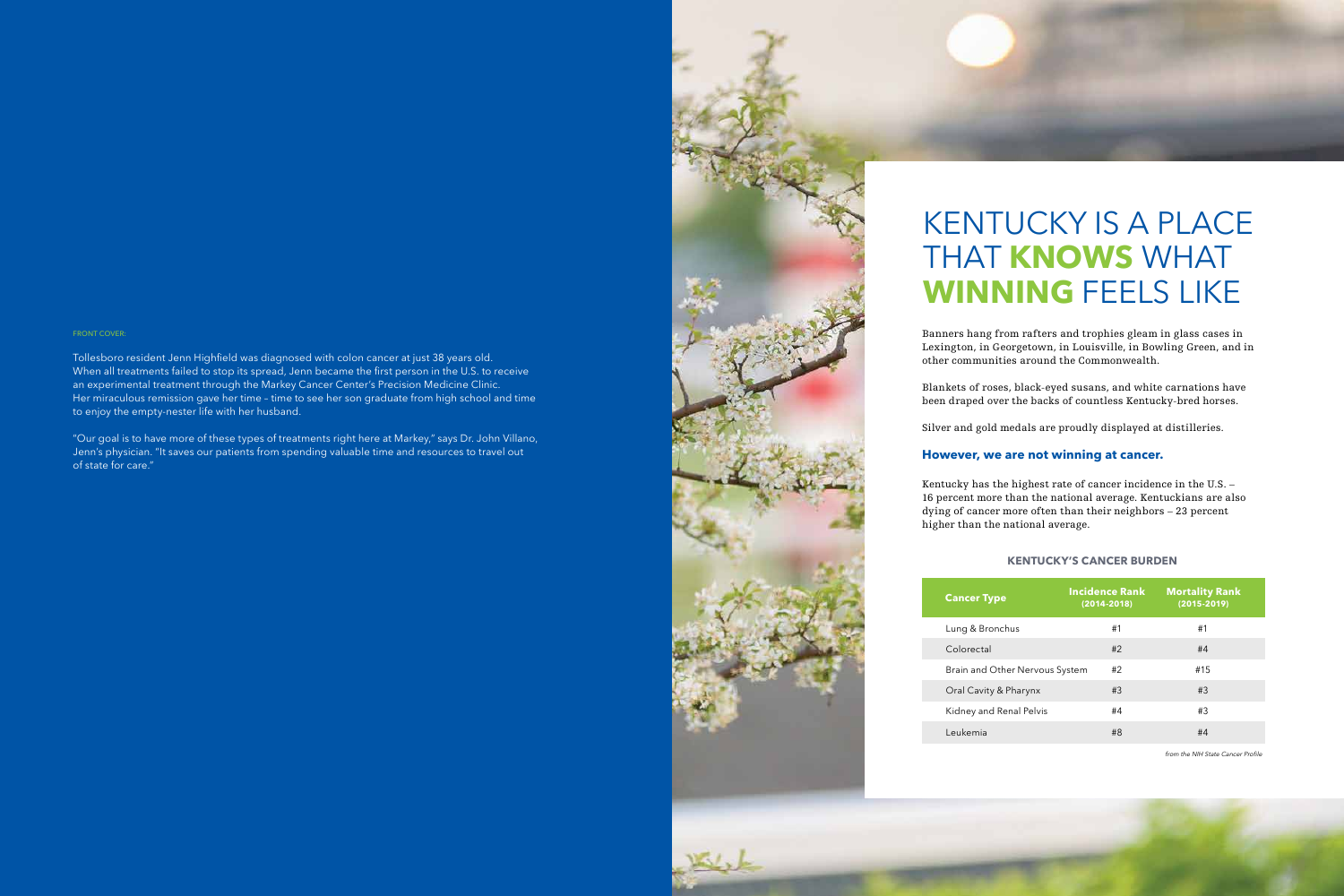# **Our path to Comprehensive Cancer Center status is already underway…**

Our faculty has grown to almost 250 men and women, collaborating across 11 colleges and 43 departments across campus.

We've launched programs that put us at the forefront of cancer research and treatment, including our Precision Medicine clinic, Molecular Tumor Board, and an expanded Markey Cancer Center Affiliate Network of community hospitals providing the best cancer care, as close to home as possible.

Cancer-related research funding has nearly doubled since 2012.

New programs like Markey ACTION, SHE in Oncology, and Markey STRONG introduce high school and college students from underrepresented socioeconomic groups to the potential of a career in oncology research or patient care.

The Markey Cancer Center is the change maker Kentucky needs to beat cancer. We've given hundreds of thousands of people their best shot at a long and healthy life.

We are bustling with the energy of hundreds of people, all committed to the diagnosis, treatment and prevention of cancer. But we must stretch ever further to answer Kentucky's call for help.

The Markey Cancer Center is passionately devoted to moving Kentucky back to the cancer "win" column. With your help, we can succeed.

#### **Here is our plan.**

Markey Cancer Center is already an NCIdesignated cancer center – one of just 71 in the nation. But the National Cancer Institute confers an ultimate honor on an elite group centers that demonstrate productivity of

the highest order in research, treatment and education. That designation – NCI Comprehensive Cancer Center – is within Markey's grasp.

### **How would Comprehensive Cancer Center status help Kentuckians?**

Today, there are only 51 Comprehensive Cancer centers in the U.S., and none within a 200-mile radius of Lexington.

The designation expands patient access to Phase I and II clinical trials, opens doors for collaboration with other leading scientists around the world, and increases our ability to recruit the most accomplished faculty to Markey. All of this translates to demonstrable advantages for Markey patients: numerous studies show that patients treated at NCI-Designated Comprehensive Cancer Centers have better survival and recovery rates.

PATIENTS TREATED AT NCI-DESIGNATED COMPREHENSIVE CANCER CENTERS **HAVE BETTER SURVIVAL AND RECOVERY** RATES

# **MARKEY CANCER CENTER: BURSTING AT THE SEAMS**







# **But Kentucky's needs have outpaced our capacity to serve her. It's time for boldness in thought and action.**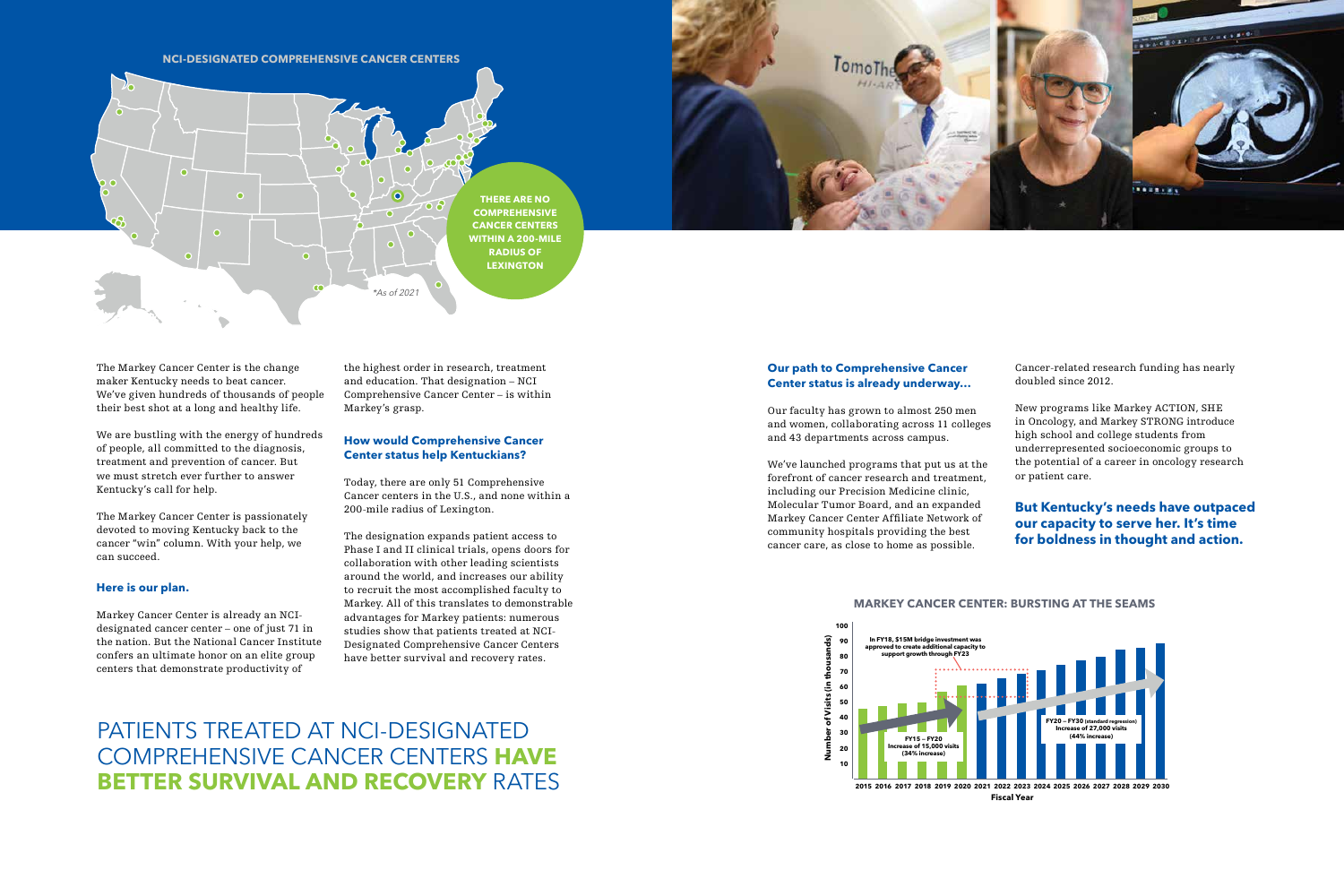

# **Now is the time to create a single home for patient care and clinical research.**

We are launching a campaign to build a new home for cancer care, designed from the ground up for patient comfort and best-in-class treatment.

# **Now is the time to invest in the talent that will advance big ideas.**

To increase research breadth and expertise and nurture the potential for transdisciplinary collaboration, it is imperative to establish endowments that will buttress our efforts to recruit gifted, scholarly faculty and provide the resources necessary for their research.

### **Now is the time to grow our outreach.**

We must find philanthropic support to bring research, education and patient care to the farthest reaches of the commonwealth.

# **What will be different?**

When we achieve the goals of our Healthier Kentucky Cancer Initiative, we will see patients in a best-in-class facility that doubles patient capacity and ensures comfort and capable care close to home.

We will expand our research footprint to pursue insights into the biology of cancer and translate that knowledge into treatments that reduce Kentucky's cancer burden.

We will offer a greater breadth and depth of outreach to arm Kentuckians with the tools to prevent cancer and to coax Kentucky's brightest youth to pursue careers in cancer science and medicine.

# OUR **VISION STARTS** HERE

**Won't you join us on our journey?**



# MORE ABOUT OUR **PLAN TO CONQUER CANCER**  IN THE COMMONWEALTH